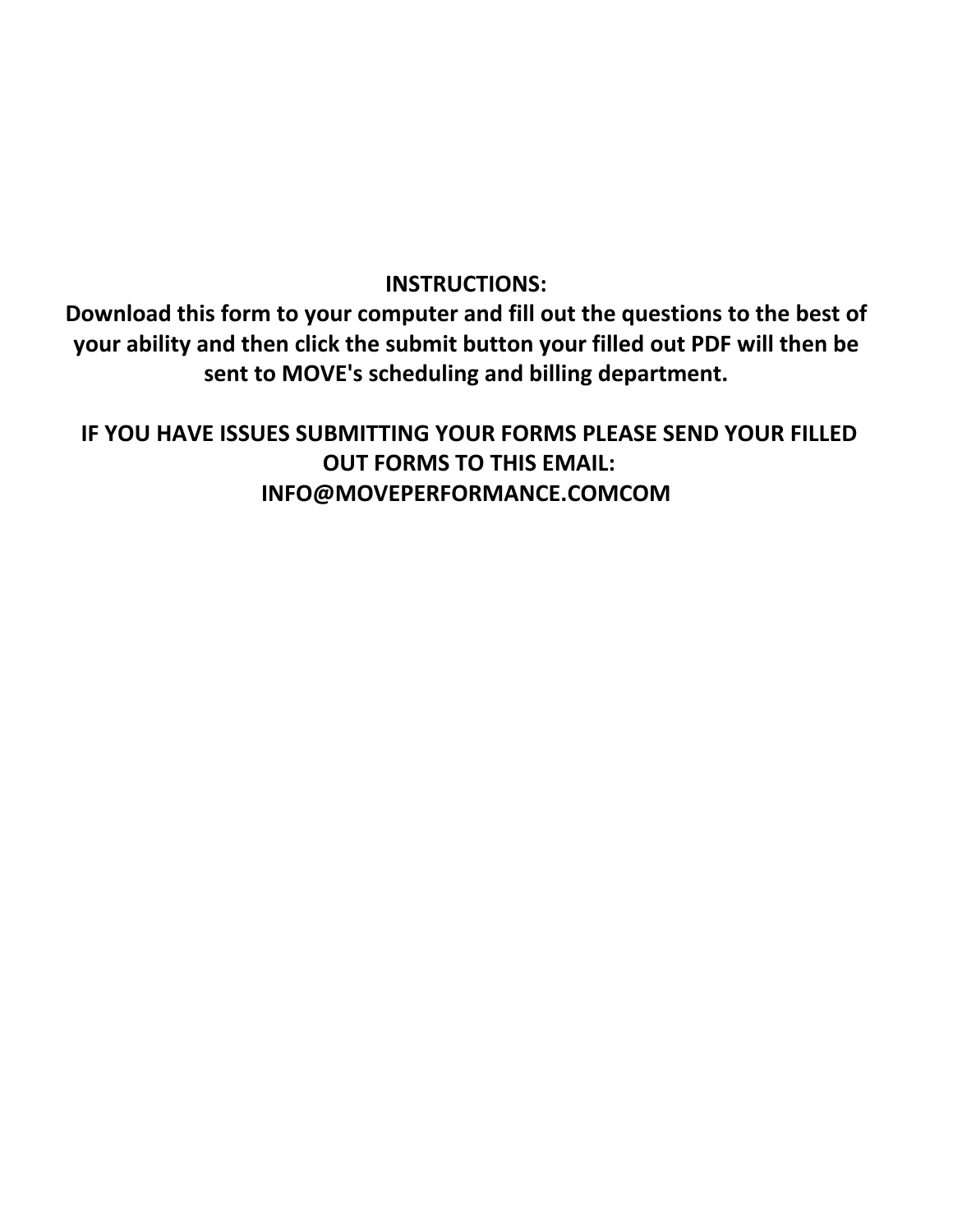

## **Patient Information Consent Form**

## **Consent to Physical Therapy Evaluation and Treatment Cryo and Normatec**

I hereby consent to the evaluation and treatment of my condition by a licensed physical therapist employed by MOVE Human Performance and Physical Therapy LLC and Move Human Performance Center LLC. The physical therapist will explain the nature and purposes of these procedures, evaluation, and course of treatment. The physical therapist will inform me of expected benefits and complications, and any discomforts, and risk that may arise, as well as alternatives to the proposed treatment and the risk and consequences of no treatment.

## **Financial Arrangements, Assignment of Benefits, and Insurance Proceeds**

I agree to the following terms related to payment for services provided by the facility. I hereby individually obligate myself to pay the account of the facility in accordance with the regular rates and terms of the facility. However, if I am eligible to receive benefits under an insurance or health care service plan with which the facility has contracted, I shall not be obligated to pay for services covered under the plan which are paid for pursuant to the contract, with the exception of plan deductibles, coinsurance or copayments.

I authorize payment of medical benefits to MOVE Human Performance and Physical Therapy LLC and Move Human Performance Center LLC for services rendered. Each will make reasonable effort to collect insurance proceeds by completing insurance forms and sending the forms to the insurance company. Completion of such forms and/or the acceptance of assignment of insurance benefits does not relieve the undersigned of the obligation to pay the amount owed for physical therapy. **I acknowledge that any amounts not paid by my insurance are my responsibility.** Should my account become delinquent and be referred to any attorney or collection agency for collection, I shall pay reasonable attorney's fees and collection expenses. All delinquent accounts may be charged interest at the maximum rate allowed by law.

## **Patient Information Consent Form (HIPAA)**

I have read and fully understand MOVE Human Performance and Physical Therapy, LLC and Move Human Performance Center LLC Notice of Information Practices. I understand that. MOVE Human Performance and Physical Therapy LLC and Move Human Performance Center LLC may use or disclose my personal health information for the purpose of carrying out treatment, obtaining payment, evaluating the quality of service provided, and any administrative operations related to treatment or payment. I understand that I have the right to request restrictions, in writing, regarding how my personal health information is used and disclosed for treatment, payment, and administrative operations. I also understand that MOVE Human Performance and Physical Therapy LLC and Move Human Performance Center LLC will consider requests for restrictions on a case by case basis, but is not required to oblige to such requests.

I hereby consent to the use and disclosure of my personal health information for purposes as noted in MOVE Human Performance and Physical Therapy, LLC and Move Human Performance Center LLC Notice of Information Practices. I understand that I retain the right to revoke this consent by notifying the practice in writing at any time, at which point MOVE Human Performance and Physical Therapy, LLC and Move Human Performance Center LLC has 30 days to respond to my request.

### **Release of Information**

I hereby authorize the release of information necessary to file claims with my insurance company. I permit a copy of this authorization to be used in place of the original.

### **Patient Consent to be on video and or photos**

I hereby authorize MOVE and/or clients to video, take pictures, and post on social media sites. MOVE has made me aware of security measures with video or picture caption.

## **LATE CANCEL / NO SHOW POLICY**

Please call our office if you cannot come to an appointment already scheduled. If you do not call at least 6 hours (during business hours) prior to your appointment time, there will be a \$25 late cancel fee. Failure to call or show for an appointment will result in a \$50 No Show fee.

Patient Signature/Legal Guardian \_\_\_\_\_\_\_\_\_\_\_\_\_\_\_\_\_\_\_\_\_\_\_\_\_\_\_\_\_\_\_\_\_\_\_\_\_\_\_\_\_\_\_ Date\_\_\_\_\_\_\_\_\_\_\_\_\_\_\_\_\_\_\_\_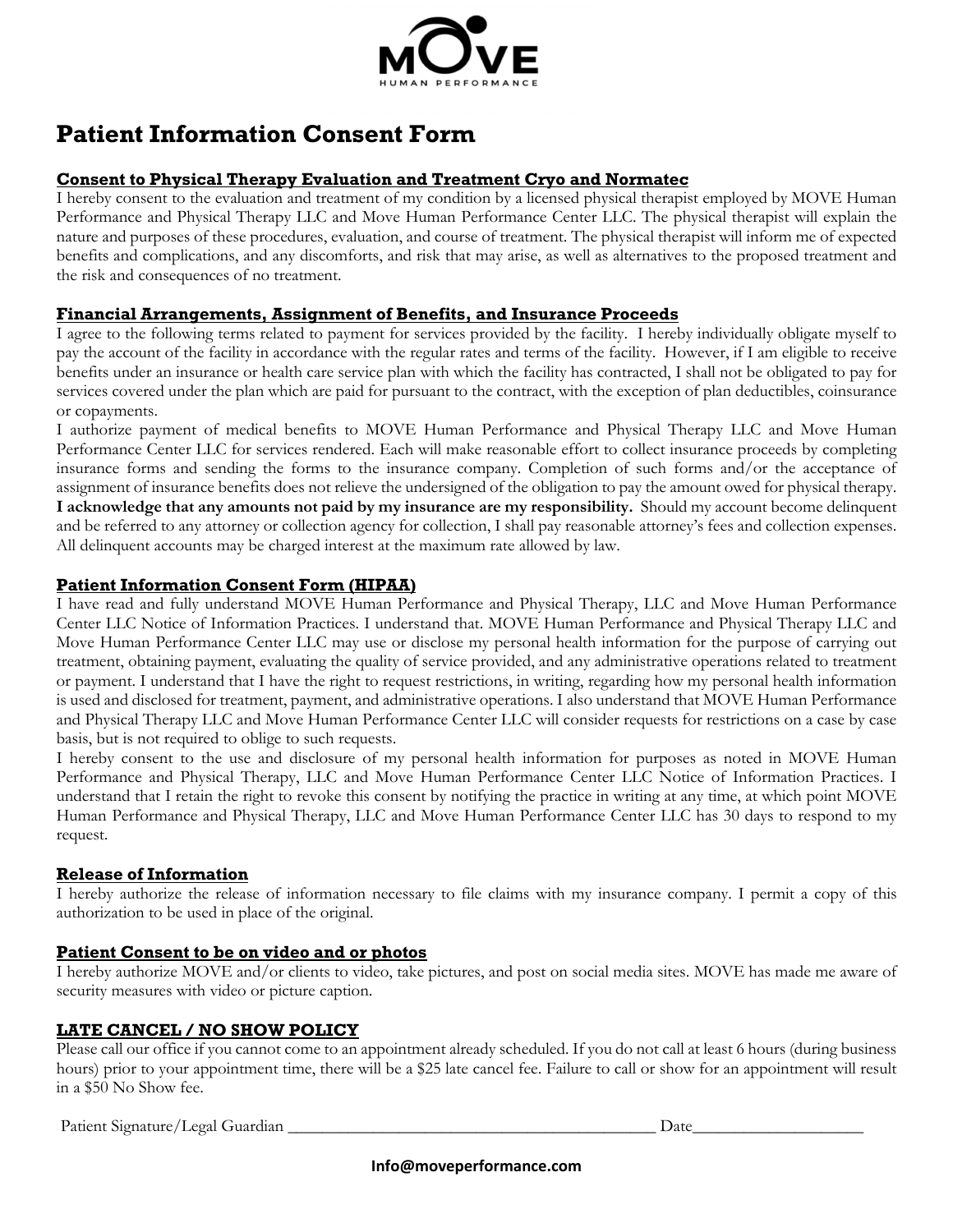# Patient Information Form

| <b>Patient Information</b> |                                                                             |  |  |
|----------------------------|-----------------------------------------------------------------------------|--|--|
| Patient Name:              | $\overline{\phantom{a}}$ DOB:<br>Sex:                                       |  |  |
|                            | Driver's License:<br>SSN:                                                   |  |  |
| Home Phone:                |                                                                             |  |  |
| Address:                   |                                                                             |  |  |
| Employer:                  | Position: Position:                                                         |  |  |
| <b>Employer Address:</b>   | Phone No.                                                                   |  |  |
|                            | <b>Emergency Contact Information</b>                                        |  |  |
| Dependent?                 | If yes, Guardian's Name:                                                    |  |  |
|                            |                                                                             |  |  |
| Marital Status:            | Spouse's Name:                                                              |  |  |
|                            |                                                                             |  |  |
|                            |                                                                             |  |  |
| Home Phone:                | Cell:<br><u> 1989 - Andrea Station Barbara, amerikan per</u>                |  |  |
|                            | Emergency Contact:                                                          |  |  |
| Home Phone:                |                                                                             |  |  |
|                            | <b>Insurance</b>                                                            |  |  |
| <b>Insured Party:</b>      | Relationship to Patient:<br><u> 1989 - John Stein, Amerikaansk kanton (</u> |  |  |
| Insurance Company:         | Phone No.                                                                   |  |  |
|                            | Insurers DOB (mm/dd/yyyy):                                                  |  |  |
| Policy No.                 | Group No.                                                                   |  |  |
| Dual Coverage?             | 2 <sup>nd</sup> Insurance Company:                                          |  |  |
| Insured Party:             | Relationship to Patient:                                                    |  |  |
| Phone No. $\qquad \qquad$  | Address:                                                                    |  |  |
| Policy No.                 | Group No.                                                                   |  |  |
| Payment Method:            | Card/Check No.                                                              |  |  |

I hereby authorize payment of medical benefits billed to my insurance by ABC Physicians. I have listed all health insurance plans from which I may receive benefits. I hereby accept responsibly for payment for any service(s) provided to me that is not covered by my insurance.

I agree to all copayments, coinsurance, and deductibles at the time services are rendered. I also accept responsibility for fees that exceed the payment made by my insurance, if ABC Physicians do not participate with my insurance.

I hereby authorize ABC Physicians to use/or disclose my health information that identifies me or which can be reasonably used to identify me to carry out any treatment payment and healthcare treatment plans.

I understand that while this consent is voluntary, ABC Physicians can refuse to treat me if I refuse to sign this consent form. I understand this authorization can only be revoked in writing. If I withdraw my consent, such revocation will not affect any actions ABC physicians took before receiving my cancellation.

| Patient or Guardian Signature | Date |
|-------------------------------|------|
|-------------------------------|------|

Patient Printed Name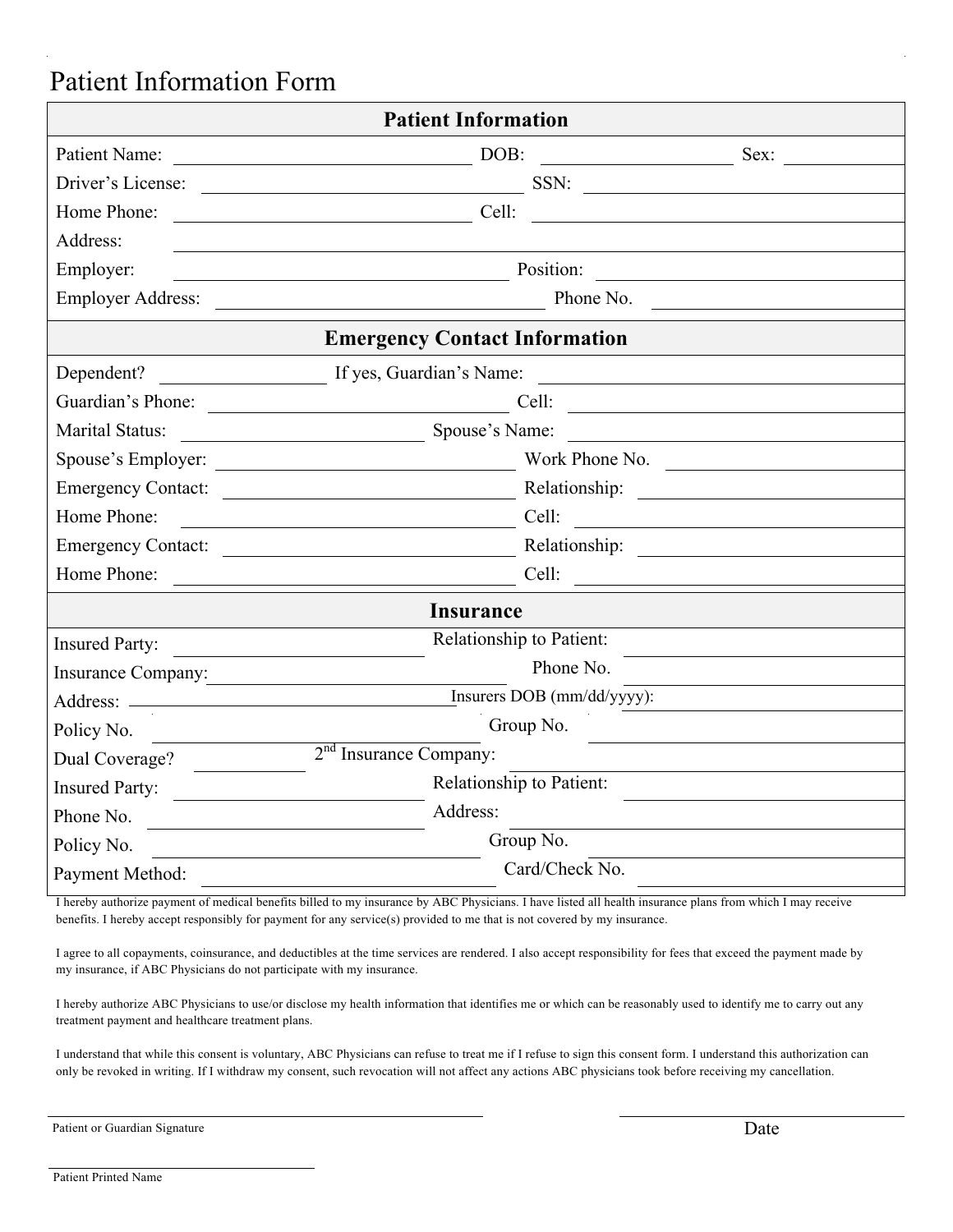| Physical Therapy Intake Form                                                          |                                                                                         |  |  |  |
|---------------------------------------------------------------------------------------|-----------------------------------------------------------------------------------------|--|--|--|
|                                                                                       | <b>Personal Information</b>                                                             |  |  |  |
| Name:                                                                                 | Date:                                                                                   |  |  |  |
| Address:                                                                              |                                                                                         |  |  |  |
| Phone:                                                                                | Email:                                                                                  |  |  |  |
| DOB:                                                                                  | Sex:                                                                                    |  |  |  |
| Who referred you?                                                                     |                                                                                         |  |  |  |
|                                                                                       | <b>History</b>                                                                          |  |  |  |
|                                                                                       |                                                                                         |  |  |  |
|                                                                                       | Exercise Frequency: Exercise Type(s):<br>Do you smoke? Have you ever smoked? How Often? |  |  |  |
|                                                                                       |                                                                                         |  |  |  |
| Allergies:                                                                            |                                                                                         |  |  |  |
| What medications are you currently using?                                             |                                                                                         |  |  |  |
| Previous complaints/surgeries:                                                        |                                                                                         |  |  |  |
| Previous diagnoses/medications:                                                       | Complaint                                                                               |  |  |  |
|                                                                                       |                                                                                         |  |  |  |
| What is your major complaint?                                                         |                                                                                         |  |  |  |
| <b>Start Date:</b><br>Possible Cause:                                                 |                                                                                         |  |  |  |
| Symptoms:                                                                             |                                                                                         |  |  |  |
| Previous doctors seen for complaint:                                                  | <u> 1989 - Johann Stein, mars an de Francisco Communication (f. 1989)</u>               |  |  |  |
| Previous treatment for complaint:                                                     |                                                                                         |  |  |  |
| Symptom-Aggravating Factors: Manual Communication of the Symptom Aggravating Factors: |                                                                                         |  |  |  |
| <b>Symptom-Relieving Factors:</b>                                                     |                                                                                         |  |  |  |
|                                                                                       |                                                                                         |  |  |  |
| Current Duration of Pain:     Intermittent                                            | Constant Vith Certain Motions                                                           |  |  |  |
| Mild<br>Current Level of Pain:                                                        | Moderate     Severe    <br>Excruciating                                                 |  |  |  |
| Is your pain getting better or worse?                                                 | Have you had this injury before?                                                        |  |  |  |
|                                                                                       | Do You Have Any of the Following Today? (Check All That Apply)                          |  |  |  |
| AIDS/HIV<br>Anemia                                                                    | Arteriosclerosis<br>Angina                                                              |  |  |  |
| Arthritis<br>Asthma                                                                   | <b>Blood Clots</b><br><b>Bone Infection</b>                                             |  |  |  |
| <b>Chemical Dependency</b><br>Cancer                                                  | <b>Circulation Problems</b><br>Depression                                               |  |  |  |
| Diabetes<br>Epilepsy                                                                  | <b>Heart Problems</b><br>Eye Infection                                                  |  |  |  |
| Hemophilia<br>High/Low Blood Pressure                                                 | Joint/Bone Infection<br>Liver Problems                                                  |  |  |  |
| Lung Issues<br><b>Multiple Sclerosis</b>                                              | Musculoskeletal Problems<br>Pneumonia                                                   |  |  |  |
| <b>Stroke</b><br><b>STD</b>                                                           | Tuberculosis<br>Urinary Infection                                                       |  |  |  |
| <b>Mark Areas of Discomfort</b>                                                       |                                                                                         |  |  |  |
|                                                                                       |                                                                                         |  |  |  |
|                                                                                       |                                                                                         |  |  |  |
|                                                                                       |                                                                                         |  |  |  |
|                                                                                       |                                                                                         |  |  |  |

| Patient or Guardian Signature | Date |
|-------------------------------|------|
|-------------------------------|------|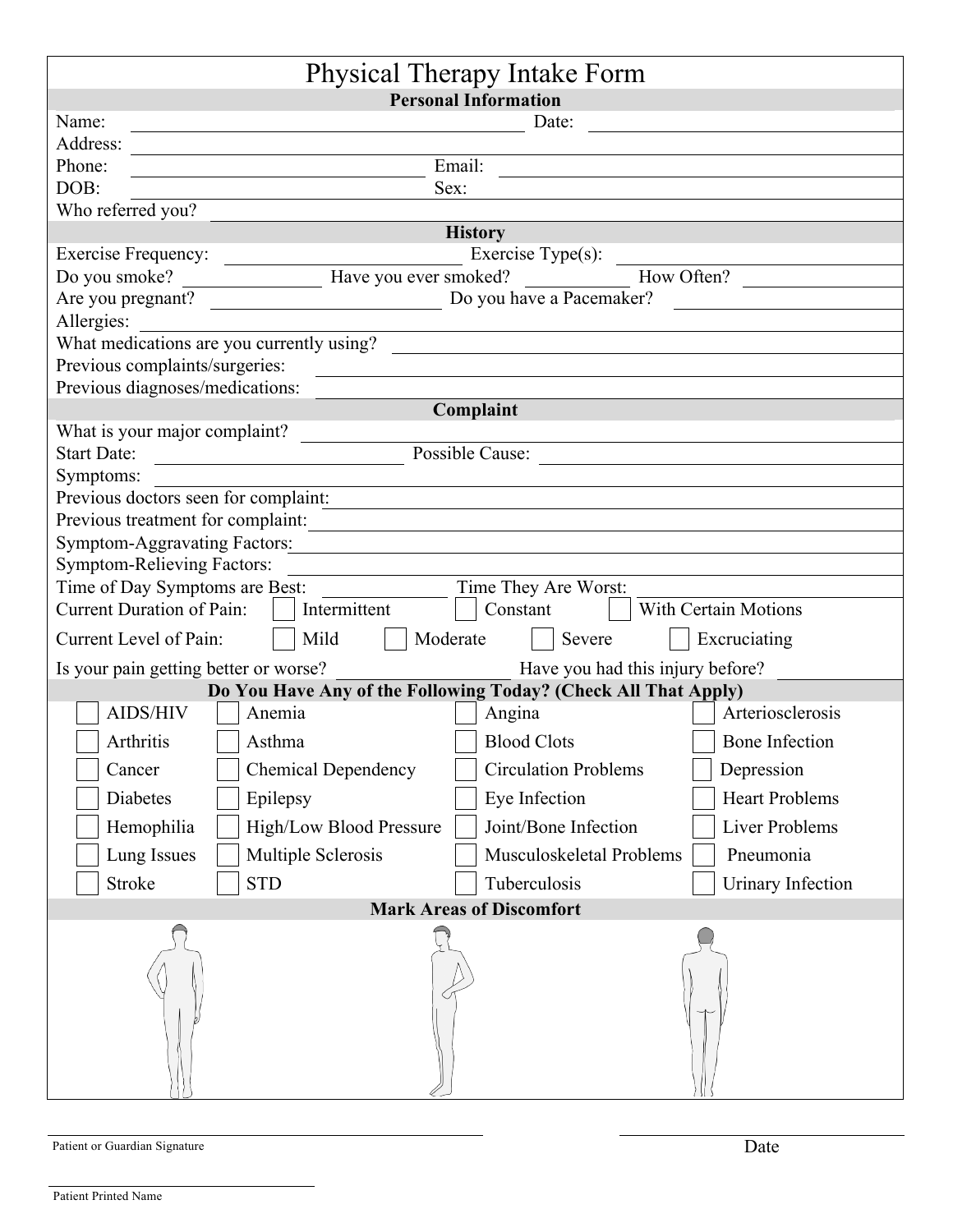

By willingly choosing to come to MOVE Human Performance Center/MOVE Human Performance and Physical Therapy, you agree to release MOVE, other clients/patients, and any staff member of any and all liability to potential risk of contracting and/or spreading COVID-19.

In order to ensure the safety to our clients, patients, and staff measures have been implemented at MOVE that include the following:

- Limited occupancy
- Cleaning and sanitizing all areas in use on a consistent and regular basis.

Therefore, under the terms of this release and sufficiency of which is hereby acknowledged, do hereby release and forever discharge MOVE-including their agents, employees, successors and assigns, and their respective heirs, personal representatives, affiliates, claimed to be liable, whether or not herein named, none of whom admit any liability to the undersigned, but all expressly denying liability, from any and all claims, demands, damages, actions, causes of action or suits of any kind or nature whatsoever, which I now have or may hereafter have, arising out of or in any way relating to any and all injuries and damages of any and every kind, to both person and property, and also any and all injuries and damages that may develop in the future, as a result of or in any way relating to the potential or actual acquisition and spread of COVID-19.

I CERTIFY THAT I HAVE READ THIS DOCUMENT AND FULLY UNDERSTAND ITS CONTENT. TO THE BEST OF MY KNOWLEDGE, I AM NEITHER A CARRIER OF THE COVID-19 VIRUS NOR AM I SYMPTOMATIC AT THIS TIME. I AM AWARE THAT THIS IS A RELEASE OF LIABILITY AND A CONTRACT AND I SIGN IT OF MY OWN FREE WILL.

Participant's Printed Name: \_\_\_\_\_\_\_\_\_\_\_\_\_\_\_\_\_\_\_\_\_\_ \_

Participant's Signature: \_\_\_\_\_\_\_\_\_\_\_\_\_\_\_\_\_\_\_\_\_\_\_\_ \_

Date:\_\_\_\_\_\_\_\_\_\_\_\_\_\_\_

Recorded Temperature: \_\_ \_

This release is constructed broadly to provide a release and waiver to maximum extent permissible under applicable law.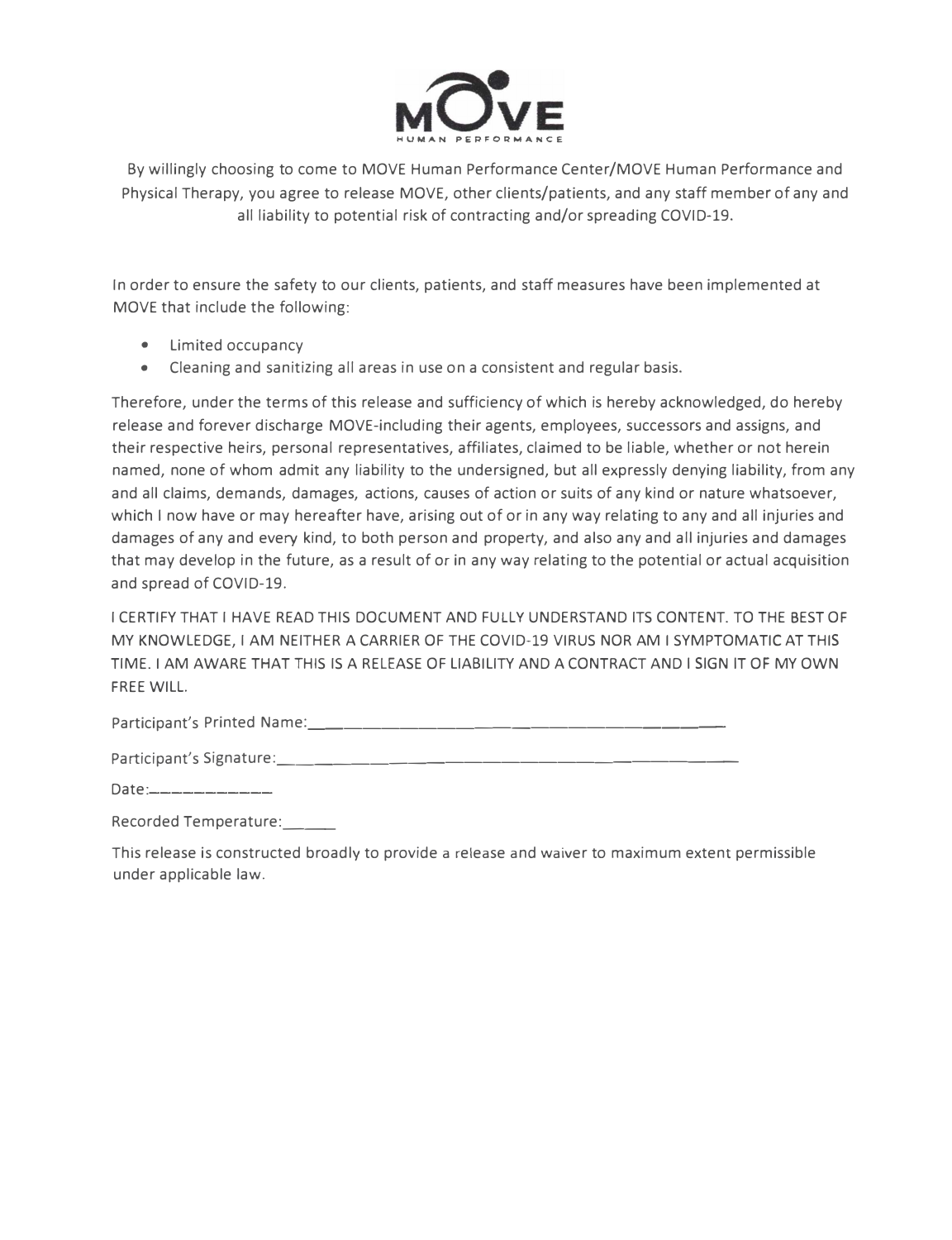## **Integrative Dry Needling Consent Form**

Integrative Dry Needling involves placing a small needle into the tissue that is tender with the intent to normalize the physiology of the area and regain homeostasis, which will improve the function of the musculoskeletal system resulting in symptom reduction.

Integrative Dry Needling is a valuable treatment for musculoskeletal pain. Like any treatment there are possible complications. While these complications are rare in occurrence, they are real and must be considered prior to giving consent to treatment.

#### **Risks of the procedure:**

Though unlikely there are risks associated with the treatment. The most serious risk associated with Dry Needling is accidental puncture of a lung (pneumothorax). If there were to occur, it may likely only require a chest x-ray and no further treatment. The symptoms of shortness of breath may last for several days to weeks. A more severe lung puncture can require hospitalization and re-inflation of the lung. This is a rare complication and in skilled hands should not be a concern.

Other risks may include bruising, infection and nerve injury. Please notify your provider if you have any conditions that can be transferred by blood. Bruising is a common occurrence and should not be a concern unless you are taking a blood thinner. As the needles are very small and do not have a cutting edge, the likelihood of any significant tissue trauma from Dry Needling is unlikely.

Please consult with your practitioner if you have any questions regarding the treatment above.

#### **Please circle the appropriate answer:**

• Do you have any known disease or infection that can be transmitted through bodily fluids? Yes | No

If you marked yes, please discuss with your practitioner.

Please print your name

Signature Date

**SUBMIT**

#### INSTRUCTIONS:

Download this form to your computer and fill out the questions to the best of your ability and then click the submit button your filled out PDF will then be sent to MOVE's scheduling and billing department.

## **IF YOU HAVE ISSUES SUBMITTING YOUR FORMS PLEASE SEND YOUR FILLED OUT FORMS TO THIS EMAIL: INFO@MOVEPERFORMANCE.COM**